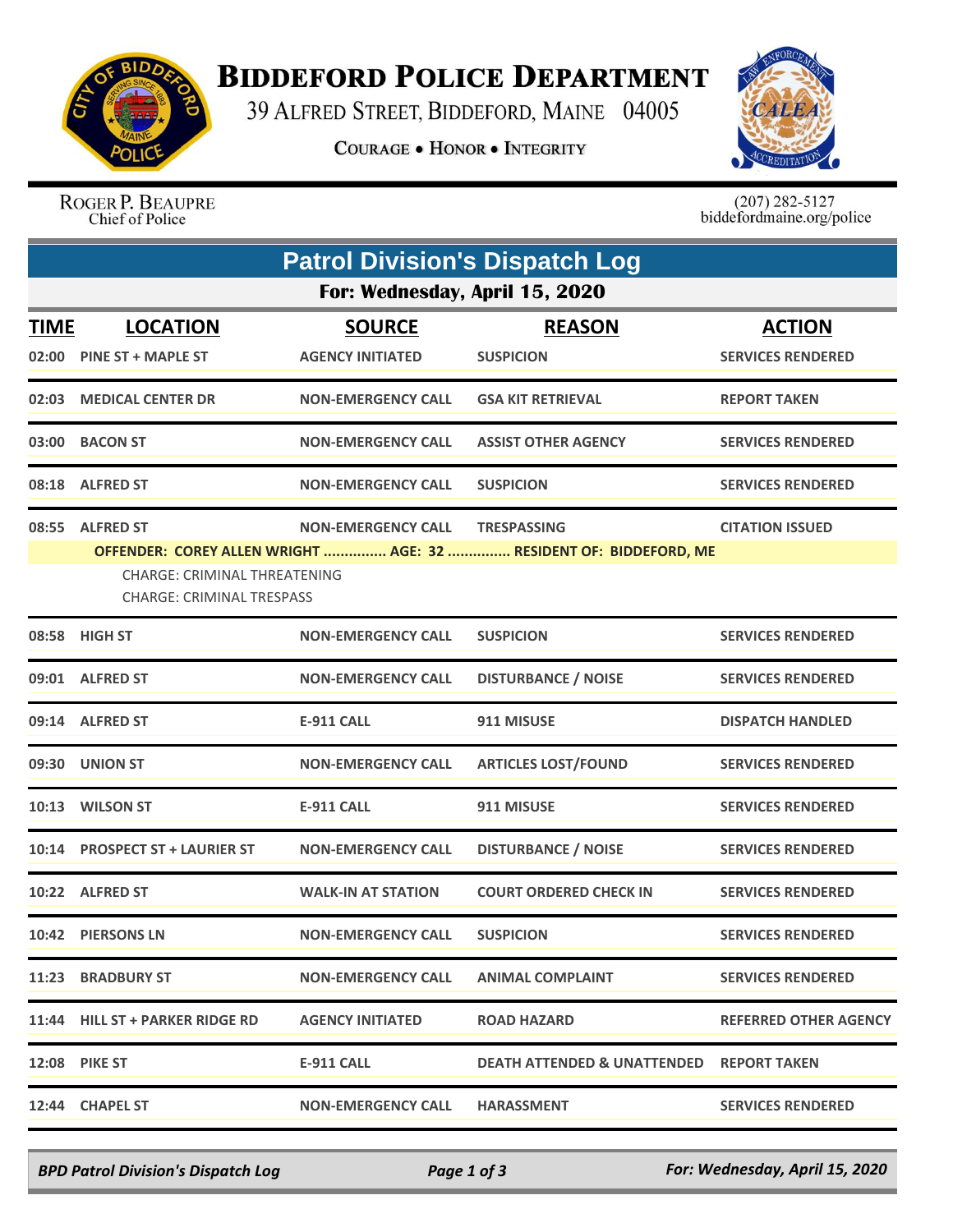| <b>TIME</b> | <b>LOCATION</b><br>13:07 ALFRED ST                                                                             | <b>SOURCE</b><br><b>WALK-IN AT STATION</b> | <b>REASON</b><br><b>COURT ORDERED CHECK IN</b> | <b>ACTION</b><br><b>SERVICES RENDERED</b> |
|-------------|----------------------------------------------------------------------------------------------------------------|--------------------------------------------|------------------------------------------------|-------------------------------------------|
|             | 13:09 MAIN ST                                                                                                  | <b>AGENCY INITIATED</b>                    | <b>ANIMAL COMPLAINT</b>                        | <b>SERVICES RENDERED</b>                  |
|             | 13:39 SOUTH ST<br>OFFENDER: JUVENILE - A  AGE: 14  RESIDENT OF: BIDDEFORD, ME<br><b>CHARGE: WARRANT ARREST</b> | <b>NON-EMERGENCY CALL</b>                  | <b>WARRANT ARREST</b>                          | <b>ARREST(S) MADE</b>                     |
|             | 13:40 WENTWORTH ST                                                                                             | <b>WALK-IN AT STATION</b>                  | <b>PAPERWORK</b>                               | <b>SERVICES RENDERED</b>                  |
| 13:51       | <b>WEST MYRTLE ST</b>                                                                                          | <b>NON-EMERGENCY CALL</b>                  | ATTEMPTED/THREATENED SUICIDE REPORT TAKEN      |                                           |
|             | 14:09 ALFRED ST                                                                                                | <b>NON-EMERGENCY CALL</b>                  | <b>DISTURBANCE / NOISE</b>                     | <b>SERVICES RENDERED</b>                  |
|             | 14:51 POOL ST                                                                                                  | <b>NON-EMERGENCY CALL</b>                  | <b>EMERGENCY ORDER VIOLATION</b>               | <b>SERVICES RENDERED</b>                  |
|             | 15:38 PIKE ST                                                                                                  | <b>NON-EMERGENCY CALL</b>                  | <b>ANIMAL COMPLAINT</b>                        | <b>SERVICES RENDERED</b>                  |
|             | 16:06 ALFRED ST + BARRA RD                                                                                     | <b>E-911 CALL</b>                          | <b>CHECK WELFARE</b>                           | <b>TRANSPORT TO HOSPITAL</b>              |
|             | 16:14 WEST ST                                                                                                  | <b>E-911 CALL</b>                          | 911 MISUSE                                     | <b>SERVICES RENDERED</b>                  |
|             | 16:27 MARINER WAY                                                                                              | <b>E-911 CALL</b>                          | <b>DISTURBANCE / NOISE</b>                     | <b>SERVICES RENDERED</b>                  |
| 16:49       | <b>GRAHAM ST</b>                                                                                               | <b>NON-EMERGENCY CALL</b>                  | <b>ANIMAL COMPLAINT</b>                        | <b>NO ACTION REQUIRED</b>                 |
|             | <b>16:57 PARKVIEW CT</b>                                                                                       | <b>NON-EMERGENCY CALL</b>                  | <b>HARASSMENT</b>                              | <b>SERVICES RENDERED</b>                  |
|             | 17:08 ALFRED ST                                                                                                | <b>AGENCY INITIATED</b>                    | <b>ROAD HAZARD</b>                             | <b>SERVICES RENDERED</b>                  |
|             | <b>18:19 GRANITE ST</b>                                                                                        | <b>NON-EMERGENCY CALL</b>                  | <b>CODES ENFORCEMENT</b>                       | <b>SERVICES RENDERED</b>                  |
|             | 18:52 ALFRED ST                                                                                                | <b>AGENCY INITIATED</b>                    | <b>ALL OTHER</b>                               | <b>SERVICES RENDERED</b>                  |
|             | 18:59 JEFFERSON ST                                                                                             | <b>NON-EMERGENCY CALL</b>                  | <b>ARTICLES LOST/FOUND</b>                     | <b>SERVICES RENDERED</b>                  |
|             | 19:43 SULLIVAN ST                                                                                              | <b>NON-EMERGENCY CALL</b>                  | <b>CRIMINAL MISCHIEF</b>                       | <b>NO ACTION REQUIRED</b>                 |
|             | 19:52 ALFRED ST                                                                                                | <b>AGENCY INITIATED</b>                    | <b>TRAFFIC OFFENSES</b>                        | <b>WARNING ISSUED</b>                     |
|             | 20:00 SOUTH ST                                                                                                 | <b>AGENCY INITIATED</b>                    | <b>DOMESTIC COMPLAINTS</b>                     | <b>REPORT TAKEN</b>                       |
|             | 22:11 CRESCENT ST                                                                                              | <b>AGENCY INITIATED</b>                    | <b>TRAFFIC OFFENSES</b>                        | <b>WARNING ISSUED</b>                     |
|             | 22:22 MAIN ST                                                                                                  | <b>NON-EMERGENCY CALL</b>                  | <b>DISTURBANCE / NOISE</b>                     | <b>UNFOUNDED</b>                          |
| 22:29       | <b>GRAHAM ST</b>                                                                                               | <b>NON-EMERGENCY CALL</b>                  | <b>DISTURBANCE / NOISE</b>                     | <b>SERVICES RENDERED</b>                  |